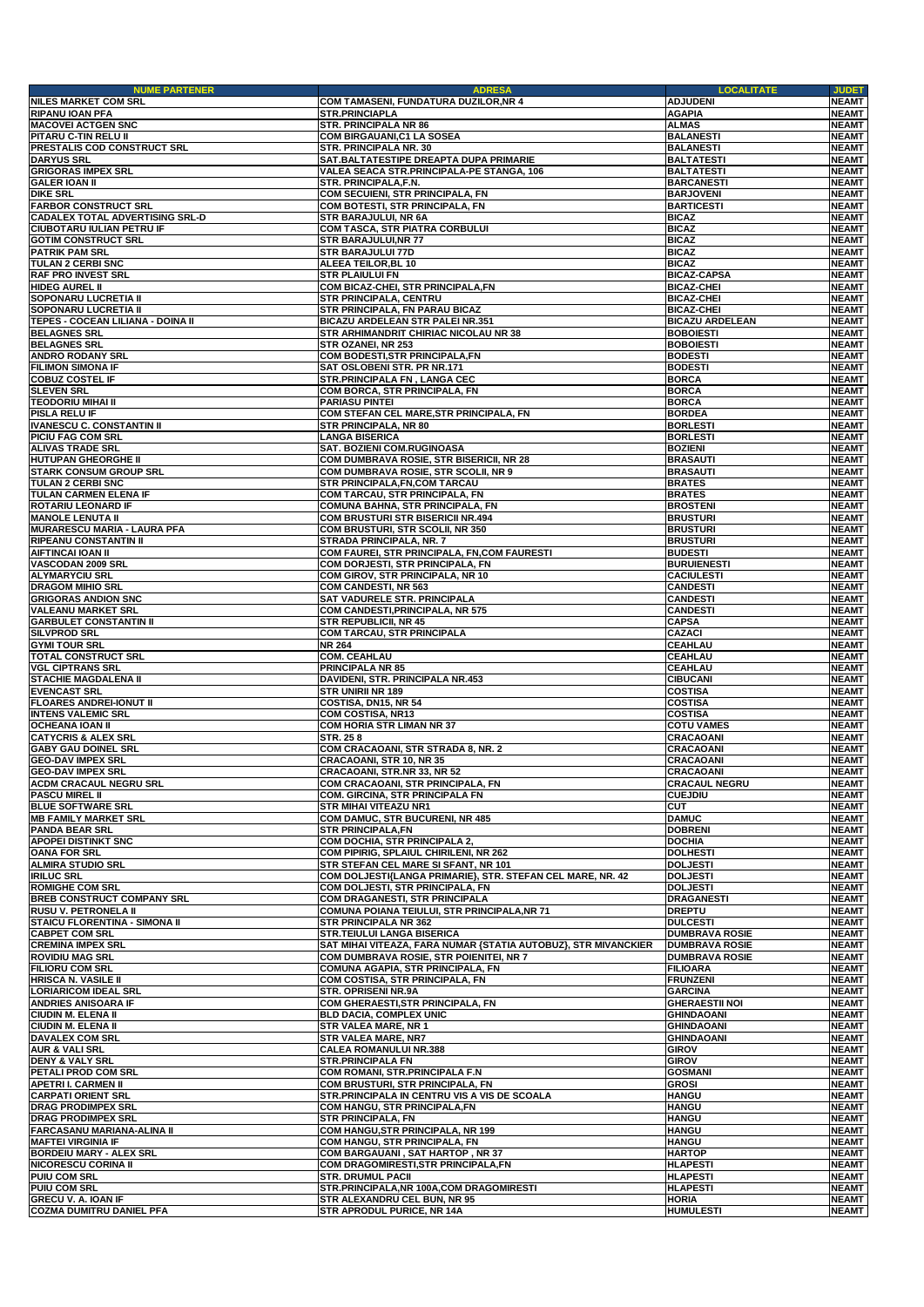| <b>NUME PARTENER</b>                                                | <b>ADRESA</b>                                                              | <b>LOCALITATE</b>                      | <b>JUDET</b>                 |
|---------------------------------------------------------------------|----------------------------------------------------------------------------|----------------------------------------|------------------------------|
| <b>ELADO PUBCAFFE SRL</b>                                           | <b>STR ION CREANGA, FN</b>                                                 | <b>HUMULESTI</b>                       | <b>NEAMT</b>                 |
| <b>VACARU MARIANA II</b>                                            | STR. ION CREANGA CHIOSC                                                    | <b>HUMULESTI</b>                       | <b>NEAMT</b>                 |
| <b>FOXLIA INFOCOM SRL</b>                                           | COM ICUSESTI, STR PRINCIPALA, FN                                           | <b>ICUSESTI</b><br><b>ION CREANGA</b>  | <b>NEAMT</b>                 |
| PETRACHE NADIA II<br><b>PODARU COM SRL</b>                          | STR. I. C. BRATIANU NR.76<br>STR.I.C. BRATIANU, NR.112                     | <b>ION CREANGA</b>                     | <b>NEAMT</b><br><b>NEAMT</b> |
| <b>PODARU COM SRL</b>                                               | STR.I.C. BRATIANU, NR.4                                                    | <b>ION CREANGA</b>                     | <b>NEAMT</b>                 |
| <b>DANDU S. NICUSOR PFA</b>                                         | COM BICAZ-CHEI, STR PRINCIPALA, NR 130                                     | <b>IVANES</b>                          | <b>NEAMT</b>                 |
| <b>REBECA &amp; SINODORA SRL</b>                                    | <b>COM PIATRA SOIMULUI, STR LUMINII, NR 266</b>                            | <b>LUMINIS</b>                         | <b>NEAMT</b>                 |
| <b>NUTU MIRCEA MIHAI II</b>                                         | COMUNA CRACAOANI STR PRINCIPALA FN                                         | <b>MAGAZIA</b>                         | <b>NEAMT</b>                 |
| <b>BELAGNES SRL</b>                                                 | STR OZANEI, NR 455                                                         | <b>MANASTIREA NEAMT</b>                | <b>NEAMT</b>                 |
| <b>COSTEA &amp; GIULIA SRL</b>                                      | COM COSTISA, STR PRINCIPALA, FN                                            | <b>MANOAIA</b>                         | <b>NEAMT</b>                 |
| <b>ARCHIP DANIEL-COSMIN II</b><br><b>RADIO TV PREST SRL</b>         | COM MARGINENI, STR PRINCIPALA, FN<br>MARGINENI.CENTRU.STR. PRINCIPALA.F.N. | <b>MARGINENI</b><br><b>MARGINENI</b>   | <b>NEAMT</b><br><b>NEAMT</b> |
| <b>VODRAM SRL</b>                                                   | COM MARGINENI, STR PRINCIPALA, NR 657                                      | <b>MARGINENI</b>                       | <b>NEAMT</b>                 |
| <b>TIMOVAS GROUP SRL</b>                                            | COM BORLESTI, STR CRINULUI, NR 20                                          | <b>MASTACAN BORLESTI</b>               | <b>NEAMT</b>                 |
| <b>DANCEANU CHIRIAC ANA IF</b>                                      | <b>STR.PRINCIPALA CENTRU</b>                                               | <b>MOLDOVENI</b>                       | <b>NEAMT</b>                 |
| <b>GHINET GABI IF</b>                                               | STRADA PRINCIPALA NR 376                                                   | <b>NEGRESTI DOBRENI</b>                | <b>NEAMT</b>                 |
| <b>BASPINAR SRL</b>                                                 | COM.VANATORI-NEAMT, STR PRINCIPALA, DUPA TROITA                            | <b>NEMTISOR</b>                        | <b>NEAMT</b>                 |
| <b>GAFTON MARIA II</b>                                              | STR. EROU ALEXANDRU MOISEI, NR.195, COMUNA VANATORI                        | <b>NEMTISOR</b>                        | <b>NEAMT</b>                 |
| <b>COCUTI LIVIU PFA</b><br><b>DAMIANEX SRL</b>                      | COM BOTESTI, STR PRINCIPALA NR 24<br>SAT OANTU, STR PRINCIPALA,            | <b>NISIPORESTI</b><br><b>OANTU</b>     | <b>NEAMT</b><br><b>NEAMT</b> |
| <b>EUROSEB CONSTRUCT SRL</b>                                        | COM RAUCESTI, STR DASCALILOR, NR 51                                        | <b>OGLINZI</b>                         | <b>NEAMT</b>                 |
| <b>RUSANU I VIOREL PFA</b>                                          | STR.OGLINZI,FN,MAG.CU BAR INAINTE DE SCOALA                                | <b>OGLINZI</b>                         | <b>NEAMT</b>                 |
| <b>ANCAVIS COM SRL</b>                                              | STR.PRINCIPALA FN-CENTRU                                                   | <b>PANGARATI</b>                       | <b>NEAMT</b>                 |
| <b>CIUBOTARIU TRAIAN II</b>                                         | COM.PASTRAVENI VIS-A-VIS DE POLITIE                                        | <b>PASTRAVENI</b>                      | <b>NEAMT</b>                 |
| <b>GOREA YAKYS SRL</b>                                              | STR MOLDOVEI NR 2                                                          | <b>PASTRAVENI</b>                      | <b>NEAMT</b>                 |
| <b>LUCA IMPORT EXPORT CONSTRUCT SRL</b>                             | <b>STR UNIRII, NR 29</b>                                                   | <b>PASTRAVENI</b>                      | <b>NEAMT</b>                 |
| <b>STINGU SERV COM SNC</b><br><b>TIGANASU I COSTICA PFA</b>         | <b>STR PRINCIPALA, FN</b><br><b>DUPA BISERICA PE STANGA</b>                | <b>PASTRAVENI</b><br><b>PASTRAVENI</b> | <b>NEAMT</b><br><b>NEAMT</b> |
| <b>ANDBOG COM SRL</b>                                               | COM PETRICANI, STR PRINCIPALA, FN                                          | <b>PETRICANI</b>                       | <b>NEAMT</b>                 |
| <b>ANDBOG COM SRL</b>                                               | COM PETRICANI, STR PRINCIPALA, FN                                          | <b>PETRICANI</b>                       | <b>NEAMT</b>                 |
| <b>VANEX SRL</b>                                                    | COM PETRICANI, STR PRINCIPALA, FN                                          | <b>PETRICANI</b>                       | <b>NEAMT</b>                 |
| <b>CRIRALIDOS SERV SRL-D</b>                                        | SAT MIHAI VITEAZA, FARA NUMAR {STATIA AUTOBUZ}, STR MIVANCKIER             | <b>PIATRA NEAMT</b>                    | <b>NEAMT</b>                 |
| <b>FANEXSIM SRL</b>                                                 | STR MIHAI VITEAZU, NR 8                                                    | <b>PIATRA NEAMT</b>                    | <b>NEAMT</b>                 |
| SANDU GH. ELENA-DANIELA II                                          | STR MIORITEI, NR 18                                                        | <b>PIATRA NEAMT</b>                    | <b>NEAMT</b>                 |
| <b>STYLACTIV SRL</b><br><b>YNA MARKET SRL</b>                       | STR.ALEEA ULMILOR NR.36<br>STR. INDEPENDENTEI NR.3                         | <b>PIATRA NEAMT</b><br>PIATRA NEAMT    | <b>NEAMT</b><br><b>NEAMT</b> |
| <b>HODOR IOANA II</b>                                               | <b>STR PRINCIPALA, FN</b>                                                  | PIATRA SOIMULUI                        | <b>NEAMT</b>                 |
| <b>IULY &amp; BIANCA SRL</b>                                        | STR.SOIMULUI, NR 102, SAT.PIATRA SOIMULUI                                  | PIATRA SOIMULUI                        | <b>NEAMT</b>                 |
| <b>LUVRYS SRL</b>                                                   | STR. PIATRA SOIMULUI, NR. 201A                                             | <b>PIATRA SOIMULUI</b>                 | <b>NEAMT</b>                 |
| <b>29 MPG SERVICE SRL</b>                                           | FORUM CENTER, ETAJ 2                                                       | PIATRA-NEAMT                           | <b>NEAMT</b>                 |
| ALBU C DAN IF                                                       | STR ALEEA ULMILOR BL C1 PARTER                                             | PIATRA-NEAMT                           | <b>NEAMT</b>                 |
| <b>ANDRICRIS - POP SRL</b>                                          | BDUL TRAIAN, NR. 13, BL. A2, PARTER                                        | PIATRA-NEAMT                           | <b>NEAMT</b>                 |
| <b>ARTFLOR SANO SRL</b><br><b>ARTIMON LILIANA II</b>                | STR ECOULUI-PIATA BISTRITEI<br>ALEEA ULMILOR NR.34, PARTER                 | PIATRA-NEAMT<br>PIATRA-NEAMT           | <b>NEAMT</b><br><b>NEAMT</b> |
| <b>BANESTO SRL</b>                                                  | STR MARATEI, BL M36                                                        | <b>PIATRA-NEAMT</b>                    | <b>NEAMT</b>                 |
| <b>BLUE SOFTWARE SRL</b>                                            | <b>DECEBAL NR3</b>                                                         | <b>PIATRA-NEAMT</b>                    | <b>NEAMT</b>                 |
| <b>BLUE SOFTWARE SRL</b>                                            | <b>STR ANTON PANN NR 46</b>                                                | PIATRA-NEAMT                           | <b>NEAMT</b>                 |
| <b>CIPRIANO FAST SRL</b>                                            | STR SIRENEI, NR 11                                                         | <b>PIATRA-NEAMT</b>                    | <b>NEAMT</b>                 |
| <b>CIUDIN M. ELENA II</b>                                           | STR VALEA MARE, NR 1                                                       | <b>PIATRA-NEAMT</b>                    | <b>NEAMT</b>                 |
| <b>D &amp; D EUROTOTAL OFFICE SRL</b><br><b>DAGY CONSULTING SRL</b> | STR. CUIEJDI, NR 1 B PARTER<br>STR. APELOR, NR.12                          | PIATRA-NEAMT<br>PIATRA-NEAMT           | <b>NEAMT</b><br><b>NEAMT</b> |
| <b>DAMARIS COM SRL</b>                                              | STR. MIHAI EMINESCU, NR. 16                                                | PIATRA-NEAMT                           | <b>NEAMT</b>                 |
| <b>DIMA SILVIU IOAN II</b>                                          | ALEEA ULMILOR, NR 24                                                       | <b>PIATRA-NEAMT</b>                    | <b>NEAMT</b>                 |
| <b>DUMVALI ASIG SRL</b>                                             | STR BUREBISTA, NR 7, BL L4, SC A                                           | PIATRA-NEAMT                           | <b>NEAMT</b>                 |
| <b>ELAINTERCOST SRL</b>                                             | STR. UNIRII NR.8, BL 71, AP31                                              | PIATRA-NEAMT                           | <b>NEAMT</b>                 |
| <b>ELECTRIC SHOP SRL</b>                                            | STR TRAIAN NR 11 BL A1                                                     | <b>PIATRA-NEAMT</b>                    | <b>NEAMT</b>                 |
| <b>EURO VOR SRL</b>                                                 | P-TA STEFAN CEL MAREL NR 16                                                | <b>PIATRA-NEAMT</b>                    | <b>NEAMT</b>                 |
| <b>GAMON SMART SRL</b><br> GEOFLOR IMPACT SRL                       | <b>B-DUL TRAIAN, BL55 P</b><br>STR PROGRESULUI, NR 1                       | PIATRA-NEAMT<br>PIATRA-NEAMT           | <b>NEAMT</b>                 |
| <b>GHIBAN DUMITRU II</b>                                            | STR ALEXANDRU LAPUSNEANU, NR 7, BLOC D1, AP 56                             | PIATRA-NEAMT                           | <b>NEAMT</b><br><b>NEAMT</b> |
| <b>GHINET FRUCTCOM SRL</b>                                          | STR CONSTANTIN MATASE, NR 13. BL A3, SC D AP 124                           | PIATRA-NEAMT                           | <b>NEAMT</b>                 |
| <b>GRISHACART SRL</b>                                               | BLD TRAIAN, BL S5,ETAJ P                                                   | PIATRA-NEAMT                           | <b>NEAMT</b>                 |
| <b>HERLEA VIOLETA II</b>                                            | STR MIHAI VITEAZU, NR 17                                                   | PIATRA-NEAMT                           | <b>NEAMT</b>                 |
| <b>IDEAL COM SRL</b>                                                | STR DARMANESTI. NR 60 BL A12 PARTER                                        | <b>PIATRA-NEAMT</b>                    | <b>NEAMT</b>                 |
| LAZASCHEVICI MARIA-CLAUDIA PFA                                      | STR BALTAGULUI, NR 10A                                                     | <b>PIATRA-NEAMT</b>                    | <b>NEAMT</b><br><b>NEAMT</b> |
| <b>MARCOLAR COM SRL</b><br><b>MARELV BIT SRL</b>                    | STR ALEX PODOLEANU - INTERSECTIE<br><b>B-DUL TRAIAN, BL S3, ET P</b>       | PIATRA-NEAMT<br>PIATRA-NEAMT           | <b>NEAMT</b>                 |
| <b>MATIOAIA VIOREL - DANIEL II</b>                                  | STR PRIMAVERII, NR2                                                        | PIATRA-NEAMT                           | <b>NEAMT</b>                 |
| <b>MIHALACHE GRIGORE PFA</b>                                        | STR PETRU RARES, NR 37, BL C4                                              | PIATRA-NEAMT                           | <b>NEAMT</b>                 |
| <b>MINA MARIA EXPRESS SRL</b>                                       | STR GRIGORE URECHE, NR 2                                                   | PIATRA-NEAMT                           | <b>NEAMT</b>                 |
| <b>MURARU ANA-BIANCA II</b>                                         | STR. DIMITRIE LEONIDA, NR. 2                                               | PIATRA-NEAMT                           | <b>NEAMT</b>                 |
| <b>MUSCALU ZINICA PFA</b>                                           | STR NUFARULUI, NR 4, BLB8, AP 3, ET P                                      | PIATRA-NEAMT                           | <b>NEAMT</b>                 |
| <b>NABRICOD SRL</b><br><b>NACU IULIAN ILIE II</b>                   | STR.1 DECEMBRIE 1918, BL 29, AP 1<br>STR. GHEORGHE ASACHI NR. 15           | PIATRA-NEAMT<br>PIATRA-NEAMT           | <b>NEAMT</b><br><b>NEAMT</b> |
| NATURAL SEEDS PRODUCT SRL                                           | DECEBAL, NR 55                                                             | PIATRA-NEAMT                           | <b>NEAMT</b>                 |
| <b>OSAREM COM SRL</b>                                               | <b>STR TITU MAIORESCU</b>                                                  | PIATRA-NEAMT                           | <b>NEAMT</b>                 |
| <b>OSCAR IMPEX SRL</b>                                              | STR BUREBISTA, NR1                                                         | PIATRA-NEAMT                           | <b>NEAMT</b>                 |
| <b>OSCAR IMPEX SRL</b>                                              | COM GIROV, STR PRINCIPALA, FN                                              | PIATRA-NEAMT                           | <b>NEAMT</b>                 |
| <b>PANDA BEAR SRL</b>                                               | STR. CUIEJDI, NE 5                                                         | PIATRA-NEAMT                           | <b>NEAMT</b>                 |
| <b>POPESCU PRIM SRL</b>                                             | STR. ROVINE 41-SPATE COSMOS                                                | PIATRA-NEAMT                           | <b>NEAMT</b>                 |
| <b>POPMAR SRL</b><br><b>REGEPI ROMAR SNC</b>                        | STR EMIL COSTINESCU, NR 4, AP 3<br>STR BAHRIN, NR 3, ANEXA VALENI          | PIATRA-NEAMT<br>PIATRA-NEAMT           | <b>NEAMT</b><br><b>NEAMT</b> |
| <b>ROVIVAL GRUP SRL</b>                                             | STR 1 DEC 1918, BL A14, PARTER                                             | PIATRA-NEAMT                           | <b>NEAMT</b>                 |
| RUSU ANAMARIA - BIANCA PFA                                          | <b>STR ECOULUI</b>                                                         | <b>PIATRA-NEAMT</b>                    | <b>NEAMT</b>                 |
| RUSU ANAMARIA - BIANCA PFA                                          | STR MIHAI EMINESCU NR 5, BL D6, SC A AP 3                                  | PIATRA-NEAMT                           | <b>NEAMT</b>                 |
| RUSU D. M. DUMITRU II                                               | STR BALTAGULUI NR1-2, PIATA CENTRALA                                       | PIATRA-NEAMT                           | <b>NEAMT</b>                 |
| <b>SIAMM COM SRL</b>                                                | STR MIHAI VITEAZU NR 8                                                     | PIATRA-NEAMT                           | <b>NEAMT</b>                 |
| <b>SIAMM COM SRL</b><br><b>SIMDERMAN GROUP SRL</b>                  | STR.MIHAI VITEAZULANGA MAG.ORION<br>STR IGENERAL DASCALESCU-STATIE AUTOBUZ | PIATRA-NEAMT<br>PIATRA-NEAMT           | <b>NEAMT</b><br><b>NEAMT</b> |
| <b>SISSY VET SRL</b>                                                | STR 1 DECEMBRIE 1918, NR 2                                                 | PIATRA-NEAMT                           | <b>NEAMT</b>                 |
| <b>SLEVEN SRL</b>                                                   | PIATA MIHAIL KOGALNICEANU, NR1                                             | PIATRA-NEAMT                           | <b>NEAMT</b>                 |
| <b>SLEVEN SRL</b>                                                   | PIATA MIHAIL KOGALNICEANU, NR1, BL H4                                      | PIATRA-NEAMT                           | <b>NEAMT</b>                 |
| <b>SLEVEN SRL</b>                                                   | STR NICOLAE IORGA, NR 53                                                   | <b>PIATRA-NEAMT</b>                    | <b>NEAMT</b>                 |
| <b>SUPER CENTRAL SRL</b>                                            | <b>STR. BUREBISTA</b>                                                      | PIATRA-NEAMT                           | <b>NEAMT</b>                 |
| <b>VALDASTICO SRL</b><br><b>VASILACHE ANGELA II</b>                 | B-DUL DECEBAL, NR.161, BL.G3, SC.A                                         | PIATRA-NEAMT                           | <b>NEAMT</b>                 |
|                                                                     | STR IULIAN ANTONESCU, NR 2, BLOC T4, SCARA B, ETAJ 2, AP 21                | PIATRA-NEAMT                           | <b>NEAMT</b>                 |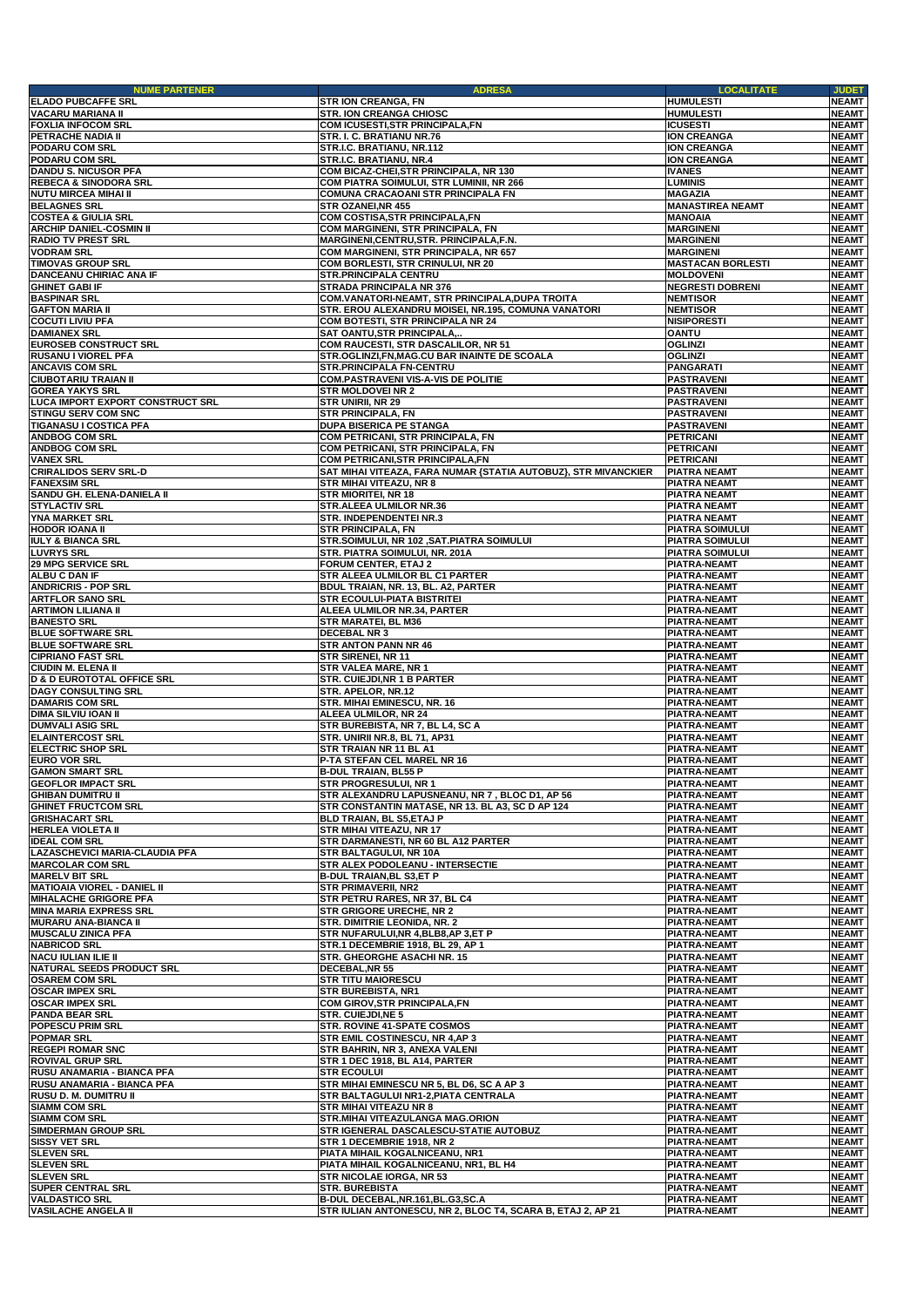| <b>NUME PARTENER</b>                                      | <b>ADRESA</b>                                                              | <b>LOCALITATE</b>                  | <b>JUDET</b>                 |
|-----------------------------------------------------------|----------------------------------------------------------------------------|------------------------------------|------------------------------|
| <b>VASILIU V.CONSTANTIN II</b>                            | B-DUL 9 MAI, NR.21                                                         | PIATRA-NEAMT                       | <b>NEAMT</b>                 |
| YANIS & FAMILY SRL                                        | <b>STR DARMANESTI, NR 63</b>                                               | PIATRA-NEAMT                       | <b>NEAMT</b>                 |
| <b>ELTRAND COM SRL</b>                                    | COM CORDUN, STR PRINCIPALA, CENTRU, FN                                     | <b>PILDESTI</b>                    | <b>NEAMT</b>                 |
| <b>MIHCOM BAR SRL</b>                                     | <b>COM PIPIRIG, STR RUNCULUI, NR 218</b>                                   | <b>PIPIRIG</b>                     | <b>NEAMT</b>                 |
| <b>MORIANU SRL</b>                                        | <b>STR PRINCIPALA, FN</b>                                                  | <b>PIPIRIG</b>                     | <b>NEAMT</b>                 |
| <b>MIROMETAL DESIGN GROUP SRL</b><br><b>GENCOSIL SRL</b>  | SAT PLAIESU COM TIMISESTI NR 243<br>COM. PODOLENI STR SFANTA TREIME NR.133 | <b>PLAIESU</b><br><b>PODOLENI</b>  | <b>NEAMT</b><br><b>NEAMT</b> |
| PIRVU OIL SRL                                             | <b>STR BISERICII NR 121</b>                                                | <b>PODOLENI</b>                    | <b>NEAMT</b>                 |
| SIMAL GIL SRL                                             | STR SESULUI, NR 80                                                         | <b>PODOLENI</b>                    | <b>NEAMT</b>                 |
| <b>ZINA MIXT SRL</b>                                      | SFANTA TREIME, NR.445,L                                                    | <b>PODOLENI</b>                    | <b>NEAMT</b>                 |
| <b>ANTOVLADI COMPANY SRL</b>                              | POIANA LARGULUI NR 213                                                     | POIANA LARGULUI                    | <b>NEAMT</b>                 |
| <b>CERBU RADU IF</b>                                      | STR.PRINCIPALA,FN,COM.POIANA LARGULUI                                      | POIANA LARGULUI                    | <b>NEAMT</b>                 |
| <b>PAUCOR SRL</b>                                         | COM PANGARATI, STR. PRINCIPALA, FN                                         | POIANA PANGARATI                   | <b>NEAMT</b>                 |
| <b>GABI &amp; ALEX FLOREA SRL</b>                         | COM POIANA TEIULUI, STR PRINCIPALA, FN                                     | POIANA TEIULUI                     | <b>NEAMT</b>                 |
| <b>MATIOAIA VIOREL - DANIEL II</b>                        | <b>STR PRINCIPALA, FN</b>                                                  | POIANA TEIULUI                     | <b>NEAMT</b>                 |
| <b>SEBI BUSINESS SRL</b>                                  | COM BORCA, STR PRINCIPALA, FN                                              | POIANA TEIULUI                     | <b>NEAMT</b>                 |
| <b>TARANTUS ELENA PFA</b>                                 | COM NEGRESTI, STR PRINCIPALA, FN                                           | <b>POIENI</b>                      | <b>NEAMT</b>                 |
| DARABA COSMIN-GEORGIAN PFA                                | STR. PRINCIPALA NR.47                                                      | <b>RADENI</b>                      | <b>NEAMT</b>                 |
| <b>COMMURES SRL</b>                                       | COM RAUCESTI, STR PRINCIPALA, FN                                           | <b>RAUCESTI</b>                    | <b>NEAMT</b>                 |
| <b>PIN IMPEX SRL</b>                                      | <b>STR. PRINCIPALA,FN</b>                                                  | <b>RAZBOIENI</b>                   | <b>NEAMT</b>                 |
| RUSU D. M. DUMITRU II                                     | SAT. RAZBOIENII DE JOS                                                     | <b>RAZBOIENII DE JOS</b>           | <b>NEAMT</b>                 |
| <b>RATON CONSTRUCT SRL</b>                                | REDIU NR.12                                                                | <b>REDIU</b>                       | <b>NEAMT</b>                 |
| <b>VIVIAN SRL</b>                                         | SAT REDIU, COM REDIU-VALE                                                  | <b>REDIU</b>                       | <b>NEAMT</b>                 |
| <b>VIVIAN SRL</b>                                         | SAT REDIU, COMUNA REDIU-CENTRU                                             | <b>REDIU</b>                       | <b>NEAMT</b>                 |
| <b>VIVIAN SRL</b><br><b>BALASCA C. MARIAN IF</b>          | COM REDIU-PESTE DEAL-SOCEA<br><b>BDUL, NICOLAE BALCESCU, NR.143</b>        | <b>REDIU</b><br><b>ROMAN</b>       | <b>NEAMT</b><br><b>NEAMT</b> |
| <b>BIANCA NEVE &amp; MARIO SRL</b>                        | STR DRAGOS BOGDAN, NR 183                                                  | <b>ROMAN</b>                       | <b>NEAMT</b>                 |
| <b>BLUE SOFTWARE SRL</b>                                  | <b>STR DUDULUI NR1</b>                                                     | <b>ROMAN</b>                       | <b>NEAMT</b>                 |
| <b>BUR-SI COM REFRESH SRL</b>                             | B-DUL REPUBLICII, BLOC 46, AP 47                                           | <b>ROMAN</b>                       | <b>NEAMT</b>                 |
| <b>CHIM GRUP SRL</b>                                      | <b>B-DUL REPUBLICI, NR 74</b>                                              | <b>ROMAN</b>                       | <b>NEAMT</b>                 |
| <b>CIOBANU E. VIOLETA II</b>                              | STR SUCEDAVA, BLOC 7A, ETAJ P                                              | <b>ROMAN</b>                       | <b>NEAMT</b>                 |
| <b>ENEA VIOLETA PFA</b>                                   | STR BOGDAN DRAGOS NR 7                                                     | <b>ROMAN</b>                       | <b>NEAMT</b>                 |
| <b>GELOSTOP SRL</b>                                       | COM RAUCESTI, STR PRINCIPALA, FN                                           | <b>ROMAN</b>                       | <b>NEAMT</b>                 |
| <b>GROSU ADRIAN VASILE PFA</b>                            | ALEEA LILIACULUI, NR 2                                                     | <b>ROMAN</b>                       | <b>NEAMT</b>                 |
| <b>GROSU ALEXANDRU-FLORIN PFA</b>                         | STR OITUZ, NR 4                                                            | <b>ROMAN</b>                       | <b>NEAMT</b>                 |
| <b>HERVION SRL</b>                                        | STR SMIRODAVA, NR 19                                                       | <b>ROMAN</b>                       | <b>NEAMT</b>                 |
| IONI COM IMPEX SRL                                        | <b>B-DUL ROMAN MUSAT, BL 31, PARTER</b>                                    | <b>ROMAN</b>                       | <b>NEAMT</b>                 |
| <b>LINEX SRL</b>                                          | ALEEA REVOLUTIEI, NR 8                                                     | <b>ROMAN</b>                       | <b>NEAMT</b>                 |
| <b>MIRCIA ELENA-ROXANA PFA</b>                            | STR BOGDAN DRAGOS NR 20                                                    | <b>ROMAN</b>                       | <b>NEAMT</b>                 |
| <b>NISANLI SRL</b>                                        | <b>B-DUL REPUBLICII NR.95</b>                                              | <b>ROMAN</b>                       | <b>NEAMT</b>                 |
| <b>ROMINERSIG SRL</b>                                     | ALEEA REVOLUTIEI. BL 17, SCARA D, AP70                                     | <b>ROMAN</b>                       | <b>NEAMT</b>                 |
| <b>ROMINERSIG SRL</b>                                     | <b>STR ROMAN MUSAT, NR 36</b>                                              | <b>ROMAN</b>                       | <b>NEAMT</b>                 |
| <b>SEBDENCOR SRL</b>                                      | <b>BLD REPUBLICII, NR 65</b>                                               | <b>ROMAN</b>                       | <b>NEAMT</b>                 |
| STAICU FLORENTINA - SIMONA II                             | STR STEFAN CEL MARE, NR 4                                                  | <b>ROMAN</b>                       | <b>NEAMT</b>                 |
| <b>STAN MARIA-AURELIA II</b>                              | STR STEFAN CEL MARE, BLOC M10, ETAJ P                                      | <b>ROMAN</b>                       | <b>NEAMT</b>                 |
| <b>SUCEU ANGELA II</b><br><b>TANLUC SRL</b>               | <b>B-DUL ROMAN MUSAT, NR45</b><br><b>ANTON PAN 36 A</b>                    | <b>ROMAN</b><br><b>ROMAN</b>       | <b>NEAMT</b><br><b>NEAMT</b> |
| <b>TIRON GH CONSTANTIN PFA</b>                            | STR SMIRODAVA, BLOC 23A, SCARA B, PARTER, AP 16                            | <b>ROMAN</b>                       | <b>NEAMT</b>                 |
| VANESSA SOCIETATE COOPERATIVA MESTESUGAREASCA             | STR.UNIRII, BL.2                                                           | <b>ROMAN</b>                       | <b>NEAMT</b>                 |
| DORYLEXI PROD COM SRL                                     | COM ROMANI, STR PRINCIPALA, FN                                             | <b>ROMANI</b>                      | <b>NEAMT</b>                 |
| <b>ALIMAD SRL</b>                                         | COM DOLJESTI, STR CANTONULUI, NR 1                                         | <b>ROTUNDA</b>                     | <b>NEAMT</b>                 |
| <b>IDENT CODE SRL</b>                                     | STR.PRINCIPALA, ROZNOV-VIS-A-VIS DE PRIMARIE-                              | <b>ROZNOV</b>                      | <b>NEAMT</b>                 |
| <b>LUPASCU SNC</b>                                        | COM ROZNOV, STR PRINCIPALA, FN,                                            | <b>ROZNOV</b>                      | <b>NEAMT</b>                 |
| <b>LUPASCU SNC</b>                                        | COM ROZNOV, STR PRINCIPALA, FN,                                            | <b>ROZNOV</b>                      | <b>NEAMT</b>                 |
| <b>MOC DIODA SERVICE SRL</b>                              | STR. PRINCIPALA.F.N.                                                       | <b>ROZNOV</b>                      | <b>NEAMT</b>                 |
| <b>PUMNUL PROD SRL</b>                                    | <b>STR LIBERTATII, NR 131</b>                                              | <b>ROZNOV</b>                      | <b>NEAMT</b>                 |
| <b>SMARTROM SECURITY SRL</b>                              | STR TINERETULUI BL T2, PARTER                                              | <b>ROZNOV</b>                      | <b>NEAMT</b>                 |
| <b>ALIVAS TRADE SRL</b>                                   | <b>RUGINOASA IN CENTRU</b>                                                 | <b>RUGINOASA</b>                   | <b>NEAMT</b>                 |
| <b>AGHERASIMOAE COM SRL</b>                               | COM BORLESTI, STR PRINCIPALA, FN                                           | <b>RUSENI BORLESTI</b>             | <b>NEAMT</b>                 |
| DALIDIA D & D MARKET SRL                                  | COM BORLESTI, STR PRINCIPALA, FN                                           | <b>RUSENI BORLESTI</b>             | <b>NEAMT</b>                 |
| <b>GABITIC SEF SRL</b>                                    | SAT RUSENI STR.PRINCIPALA FN                                               | <b>RUSENI BORLESTI</b>             | <b>NEAMT</b>                 |
| <b>COBZARU CORNELIU IF</b>                                | STR. PROGRESULUI NR.120                                                    | <b>SABAOANI</b>                    | <b>NEAMT</b>                 |
| <b>EST TRANS SRL</b>                                      | <b>STR.TINERETULUI 16</b>                                                  | <b>SABAOANI</b>                    | <b>NEAMT</b>                 |
| <b>L&amp;L COM SRL</b>                                    | <b>STR MUNCII, NR 2</b>                                                    | <b>SABAOANI</b>                    | <b>NEAMT</b>                 |
| <b>MIAD ART SRL</b>                                       | ORIZONTULUI 13 D                                                           | <b>SABAOANI</b>                    | <b>NEAMT</b>                 |
| <b>S.D.L. PERCA CONSTRUCTII SRL</b><br><b>SELACOM SRL</b> | COM SABAOANI, STR LUCEAFARULUI, NR 43C<br>COM SABAOANI, STR PACII, NR 67   | <b>SABAOANI</b><br><b>SABAOANI</b> | <b>NEAMT</b><br><b>NEAMT</b> |
| <b>SUSANU IOSIF IF</b>                                    | STR. MARTISORULUI NR.42                                                    | <b>SABAOANI</b>                    | <b>NEAMT</b>                 |
| <b>ANITA ANIMEX PRODCOM SNC</b>                           | COM AGAPIA, STR STEFAN CEL MARE COM, NR 183                                | SACALUSESTI                        | <b>NEAMT</b>                 |
| <b>LUNGU I. SIMONA - MARIA II</b>                         | COM SAGNA, STR FUNDATURA LA LINIE NR 4                                     | <b>SAGNA</b>                       | <b>NEAMT</b>                 |
| <b>SUDIKA SRL</b>                                         | COM DOBRIENI, STR PRINCIPALA, FN                                           | <b>SARATA</b>                      | <b>NEAMT</b>                 |
| <b>NILM COM SRL</b>                                       | COM RAUCESTI, STR PRINCIPALA, DUPA POLITIE                                 | <b>SAVESTI</b>                     | <b>NEAMT</b>                 |
| <b>AUTOSERVICE OCCIDENT SRL</b>                           | <b>STR TINERETULUI NR 1</b>                                                | <b>SAVINESTI</b>                   | <b>NEAMT</b>                 |
| <b>BUTNARU EMITEX SRL</b>                                 | STR TINERETULUI - LANGA AUTOSERVICE OCCIDENT                               | <b>SAVINESTI</b>                   | <b>NEAMT</b>                 |
| <b>CRIS BAR SRL</b>                                       | <b>COM SAVINESTI. STR MACULUI.NR 25A</b>                                   | <b>SAVINESTI</b>                   | <b>NEAMT</b>                 |
| <b>EURO DISCOUNT V&amp;C SRL</b>                          | STR. CHIMIEI, F.N.                                                         | <b>SAVINESTI</b>                   | <b>NEAMT</b>                 |
| <b>FLOREA GHEORGHE-GABRIEL II</b>                         | STR. BISTRITEI NR. 229 BIS                                                 | <b>SAVINESTI</b>                   | <b>NEAMT</b>                 |
| <b>CO.LAND BUSINESS SRL</b>                               | STR.PRINCIPALA, FN                                                         | <b>SILISTEA</b>                    | <b>NEAMT</b>                 |
| <b>ECG STOLNICU SRL</b>                                   | <b>COM ROMANI, NR 580</b>                                                  | <b>SILISTEA</b>                    | <b>NEAMT</b>                 |
| <b>NORI - SAB COM SRL</b>                                 | COMUNA CORDUN, STR. VASILE ALECSANDRI, NR.103                              | <b>SIMIONESTI</b>                  | <b>NEAMT</b>                 |
| <b>ARDARA SRL</b>                                         | <b>STR PREOT COZMA - CENTRU</b>                                            | <b>SLOBOZIA BARA</b>               | <b>NEAMT</b>                 |
| <b>LUPASCU SNC</b><br><b>TROFIN T TEODOR II</b>           | COM ROZNOV, STR PRINCIPALA, NR14                                           | <b>SLOBOZIA ROZNOV</b>             | <b>NEAMT</b>                 |
| <b>DOBRENASU IMPEX SRL</b>                                | <b>COM. DRAGANESTI, NR 132</b><br><b>COMUNA PIPIRIG</b>                    | <b>SOIMARESTI</b><br><b>STANCA</b> | <b>NEAMT</b><br><b>NEAMT</b> |
| <b>EMYDAR COM SRL</b>                                     | <b>COM PIPIRIG, STR PRINCIPALA, NR23</b>                                   | <b>STANCA</b>                      | <b>NEAMT</b>                 |
| <b>AD HOC SRL</b>                                         | SAT STEJARU, COM PINGARATI, BL 6, ETAJ P                                   | <b>STEJARU PANGARATI</b>           | <b>NEAMT</b>                 |
| <b>BURCUS CRISTI ANDREI II</b>                            | <b>STR PRINCIPALA, FN</b>                                                  | <b>TABARA</b>                      | <b>NEAMT</b>                 |
| <b>COMPLEX DUMEA SRL</b>                                  | <b>COM TAMASENI STR UNIRII NR.161</b>                                      | <b>TAMASENI</b>                    | <b>NEAMT</b>                 |
| <b>ANELU CONSTRUCT SRL</b>                                | STR PRINCIPALA, BL2, AP2                                                   | <b>TARCAU</b>                      | <b>NEAMT</b>                 |
| <b>PAVELESCU AMY ANN SNC</b>                              | <b>STR.PRINCIPALA NR 343</b>                                               | <b>TARCAU</b>                      | <b>NEAMT</b>                 |
| <b>DINU NECULAI II</b>                                    | COM CANDESTI, STR PRINCIPALA FN                                            | <b>TARDENII MICI</b>               | <b>NEAMT</b>                 |
| <b>BANESTO SRL</b>                                        | STR STEFAN CEL MARE, NR 43, BL B2                                          | <b>TARGU NEAMT</b>                 | <b>NEAMT</b>                 |
| <b>BOLT HOUSE SRL</b>                                     | STR CUZA VODA, NR D2, P                                                    | <b>TARGU NEAMT</b>                 | <b>NEAMT</b>                 |
| <b>CENTER SERV SRL</b>                                    | STR STEFAN CEL MARE BLOC M4 PARTER                                         | <b>TARGU NEAMT</b>                 | <b>NEAMT</b>                 |
| <b>COZMA PAUL - COSTIN II</b>                             | <b>STR CALISTRAT HOGAS, NR 2</b>                                           | <b>TARGU NEAMT</b>                 | <b>NEAMT</b>                 |
| <b>DOLCEANU COM SRL</b>                                   | <b>STR. MARASESTI FN</b>                                                   | <b>TARGU NEAMT</b>                 | <b>NEAMT</b>                 |
| <b>ECO RET SRL</b>                                        | STR MIHAI EMINESCU, NR 17                                                  | <b>TARGU NEAMT</b>                 | <b>NEAMT</b>                 |